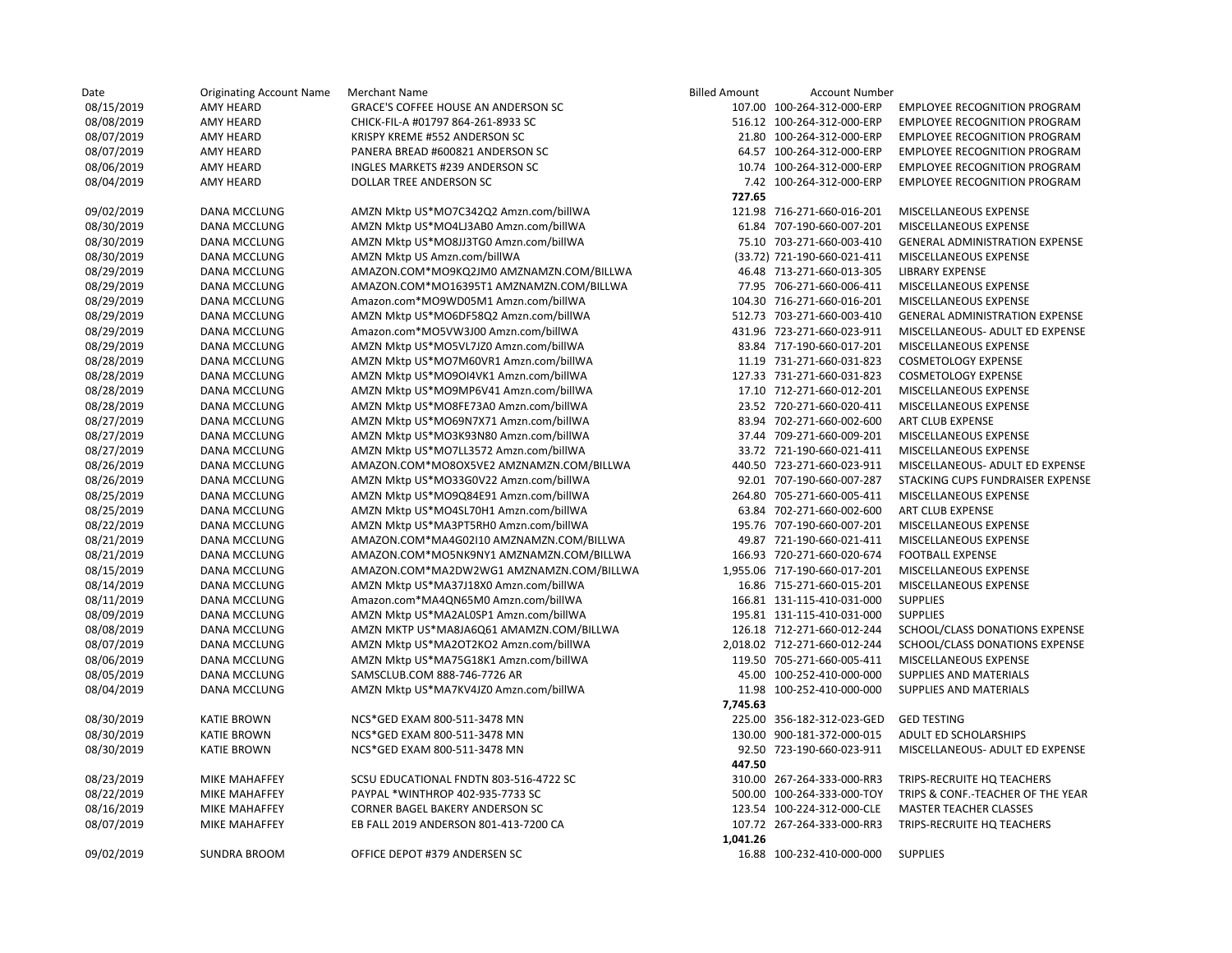| 08/31/2019 | SUNDRA BROOM        | OLD EDWARDS INN HIGHLANDS NC                  |          | 2,808.05 100-224-333-000-000 | TRIPS/CONFERENCES          |
|------------|---------------------|-----------------------------------------------|----------|------------------------------|----------------------------|
| 08/29/2019 | <b>SUNDRA BROOM</b> | <b>EMBASSY SUITES CHRLSTN NORTH CHARLESSC</b> |          | 341.92 100-231-334-000-000   | <b>TRUSTEE EXPENSE</b>     |
| 08/27/2019 | SUNDRA BROOM        | <b>EMBASSY SUITES CHRLSTN NORTH CHARLESSC</b> |          | 341.92 100-231-334-000-000   | <b>TRUSTEE EXPENSE</b>     |
| 08/27/2019 | <b>SUNDRA BROOM</b> | <b>EMBASSY SUITES CHRLSTN NORTH CHARLESSC</b> |          | 341.92 100-231-334-000-000   | <b>TRUSTEE EXPENSE</b>     |
| 08/27/2019 | SUNDRA BROOM        | <b>EMBASSY SUITES CHRLSTN NORTH CHARLESSC</b> |          | 348.44 100-231-334-000-000   | <b>TRUSTEE EXPENSE</b>     |
| 08/27/2019 | <b>SUNDRA BROOM</b> | <b>EMBASSY SUITES CHRLSTN NORTH CHARLESSC</b> |          | 341.92 100-231-334-000-000   | <b>TRUSTEE EXPENSE</b>     |
| 08/27/2019 | SUNDRA BROOM        | <b>EMBASSY SUITES CHRLSTN NORTH CHARLESSC</b> |          | 348.44 100-231-334-000-000   | <b>TRUSTEE EXPENSE</b>     |
| 08/27/2019 | <b>SUNDRA BROOM</b> | <b>EMBASSY SUITES CHRLSTN NORTH CHARLESSC</b> |          | 341.92 100-231-334-000-000   | TRUSTEE EXPENSE            |
| 08/08/2019 | <b>SUNDRA BROOM</b> | D J*WALL-ST-JOURNAL 800-568-7625 MA           |          | 21.49 100-232-410-000-000    | <b>SUPPLIES</b>            |
| 08/04/2019 | <b>SUNDRA BROOM</b> | UNITED 0162465660458800-932-2732 TX           |          | 392.10 100-231-334-000-000   | <b>TRUSTEE EXPENSE</b>     |
| 08/04/2019 | <b>SUNDRA BROOM</b> | UNITED 0161524984014800-932-2732 TX           |          | 83.00 100-231-334-000-000    | <b>TRUSTEE EXPENSE</b>     |
| 08/04/2019 | <b>SUNDRA BROOM</b> | UNITED 0161524984015800-932-2732 TX           |          | 83.00 100-231-334-000-000    | <b>TRUSTEE EXPENSE</b>     |
| 08/04/2019 | <b>SUNDRA BROOM</b> | <b>GAYLORD ROCKIES RESORT AURORA CO</b>       |          | 280.75 100-231-334-000-000   | <b>TRUSTEE EXPENSE</b>     |
|            |                     |                                               | 6,091.75 |                              |                            |
| 09/03/2019 | <b>TRIPP DUKES</b>  | Amazon.com*MO9KH7DY1 Amzn.com/billWA          |          | 33.92 100-221-410-000-000    | SUPPLIES AND MATERIALS     |
| 09/03/2019 | <b>TRIPP DUKES</b>  | SMK*SURVEYMONKEY.COM 971-2445555 CA           |          | 359.52 100-221-312-000-000   | <b>PURCHASED SERVICES</b>  |
| 08/28/2019 | <b>TRIPP DUKES</b>  | OFFICE DEPOT #1214 800-463-3768 GA            |          | 9.62 100-221-410-003-CDF     | <b>CDF Supplies</b>        |
| 08/25/2019 | <b>TRIPP DUKES</b>  | OFFICE DEPOT #1214 800-463-3768 GA            |          | 287.96 100-221-410-003-CDF   | <b>CDF Supplies</b>        |
| 08/25/2019 | <b>TRIPP DUKES</b>  | OFFICE DEPOT #1214 800-463-3768 GA            |          | 15.39 100-221-410-003-CDF    | <b>CDF Supplies</b>        |
| 08/25/2019 | <b>TRIPP DUKES</b>  | VARIDESK* 1800 207 2587 800-2072587 TX        |          | 315.65 100-221-410-000-000   | SUPPLIES AND MATERIALS     |
| 08/09/2019 | <b>TRIPP DUKES</b>  | CHICK-FIL-A #00570 864-375-9922 SC            |          | 75.90 100-221-410-000-000    | SUPPLIES AND MATERIALS     |
| 08/09/2019 | <b>TRIPP DUKES</b>  | CT ANDERSON LLC 864-225-1888 SC               |          | 449.00 100-221-312-000-000   | PURCHASED SERVICES         |
| 08/08/2019 | <b>TRIPP DUKES</b>  | CHICK-FIL-A #00570 864-375-9922 SC            |          | 97.34 100-221-410-000-000    | SUPPLIES AND MATERIALS     |
|            |                     |                                               | 1,644.30 |                              |                            |
| 8/1/2019   | <b>WESS GRANT</b>   | SLED BACKGROUND CHECK                         |          | 8.00 100-255-323-000-000     | <b>CONTRACTED SERVICES</b> |
| 8/2/2019   | <b>WESS GRANT</b>   | DRI*AOMEI                                     |          | 179.00 100-266-345-000-000   | TECHNOLOGY INFRASTRUCTURE  |
| 8/5/2019   | <b>WESS GRANT</b>   | DUNKIN #350096 Q35                            |          | 142.92 850-266-410-000-000   | SUPPLIES AND MATERIALS     |
| 8/5/2019   | <b>WESS GRANT</b>   | SLED BACKGROUND CHECK                         |          | 8.00 100-255-323-000-000     | <b>CONTRACTED SERVICES</b> |
| 8/5/2019   | <b>WESS GRANT</b>   | CHICK-FIL-A #00570                            |          | 507.18 850-266-410-000-000   | SUPPLIES AND MATERIALS     |
| 8/6/2019   | <b>WESS GRANT</b>   | AMAZON.COM*MA7PQ0050                          |          | 32.09 100-266-345-000-000    | TECHNOLOGY INFRASTRUCTURE  |
| 8/6/2019   | <b>WESS GRANT</b>   | AMZN MKTP US*MA6J062Y2                        |          | 17.11 100-266-345-000-000    | TECHNOLOGY INFRASTRUCTURE  |
| 8/7/2019   | <b>WESS GRANT</b>   | SLED BACKGROUND CHECK                         |          | 8.00 100-255-323-000-000     | <b>CONTRACTED SERVICES</b> |
| 8/7/2019   | <b>WESS GRANT</b>   | SLED BACKGROUND CHECK                         |          | 8.00 100-255-323-000-000     | <b>CONTRACTED SERVICES</b> |
| 8/12/2019  | <b>WESS GRANT</b>   | SLED BACKGROUND CHECK                         |          | 8.00 100-255-323-000-000     | <b>CONTRACTED SERVICES</b> |
| 8/13/2019  | <b>WESS GRANT</b>   | SLED BACKGROUND CHECK                         |          | 8.00 100-255-323-000-000     | <b>CONTRACTED SERVICES</b> |
| 8/13/2019  | <b>WESS GRANT</b>   | SLED BACKGROUND CHECK                         |          | 8.00 100-255-323-000-000     | <b>CONTRACTED SERVICES</b> |
| 8/13/2019  | <b>WESS GRANT</b>   | SLED BACKGROUND CHECK                         |          | 8.00 100-255-323-000-000     | <b>CONTRACTED SERVICES</b> |
| 8/14/2019  | <b>WESS GRANT</b>   | AMZN MKTP US*MO9NE1FP2                        |          | 823.55 860-266-345-000-000   | TECHNOLOGY PURCHASED SERV  |
| 8/14/2019  | <b>WESS GRANT</b>   | SLED BACKGROUND CHECK                         |          | 8.00 100-255-323-000-000     | <b>CONTRACTED SERVICES</b> |
| 8/16/2019  | <b>WESS GRANT</b>   | SLED BACKGROUND CHECK                         |          | 26.00 100-254-312-000-SLD    | <b>SLED CHECKS</b>         |
| 8/19/2019  | <b>WESS GRANT</b>   | AMZN MKTP US*MA8PA8WZ0                        |          | 17.11 100-266-345-000-000    | TECHNOLOGY INFRASTRUCTURE  |
| 8/20/2019  | <b>WESS GRANT</b>   | SLED BACKGROUND CHECK                         |          | 8.00 100-255-323-000-000     | <b>CONTRACTED SERVICES</b> |
| 8/22/2019  | <b>WESS GRANT</b>   | WEB*NETWORKSOLUTIONS                          |          | 1.99 100-266-345-000-000     | TECHNOLOGY INFRASTRUCTURE  |
| 8/26/2019  | <b>WESS GRANT</b>   | WEEBLY                                        |          | 77.04 600-256-410-010-000    | <b>SUPPLIES</b>            |
| 8/26/2019  | <b>WESS GRANT</b>   | WEEBLY                                        |          | 77.04 600-256-410-011-000    | <b>SUPPLIES</b>            |
| 8/26/2019  | <b>WESS GRANT</b>   | WEEBLY                                        |          | 5.00 600-256-410-010-000     | <b>SUPPLIES</b>            |
| 8/26/2019  | <b>WESS GRANT</b>   | WEEBLY                                        |          | 5.00 600-256-410-011-000     | <b>SUPPLIES</b>            |
| 8/29/2019  | <b>WESS GRANT</b>   | SLED BACKGROUND CHECK                         |          | 26.00 600-256-640-000-000    | <b>DUES AND FEES</b>       |
| 8/29/2019  | <b>WESS GRANT</b>   | SLED BACKGROUND CHECK                         |          | 26.00 600-256-640-000-000    | <b>DUES AND FEES</b>       |
| 8/29/2019  | <b>WESS GRANT</b>   | SLED BACKGROUND CHECK                         |          | 26.00 600-256-640-000-000    | <b>DUES AND FEES</b>       |
| 8/29/2019  | <b>WESS GRANT</b>   | SLED BACKGROUND CHECK                         |          | 8.00 100-255-323-000-000     | <b>CONTRACTED SERVICES</b> |
| 8/30/2019  | <b>WESS GRANT</b>   | THE WEBSTAURANT STORE                         |          | 265.03 600-256-410-010-000   | <b>SUPPLIES</b>            |
|            |                     |                                               |          |                              |                            |